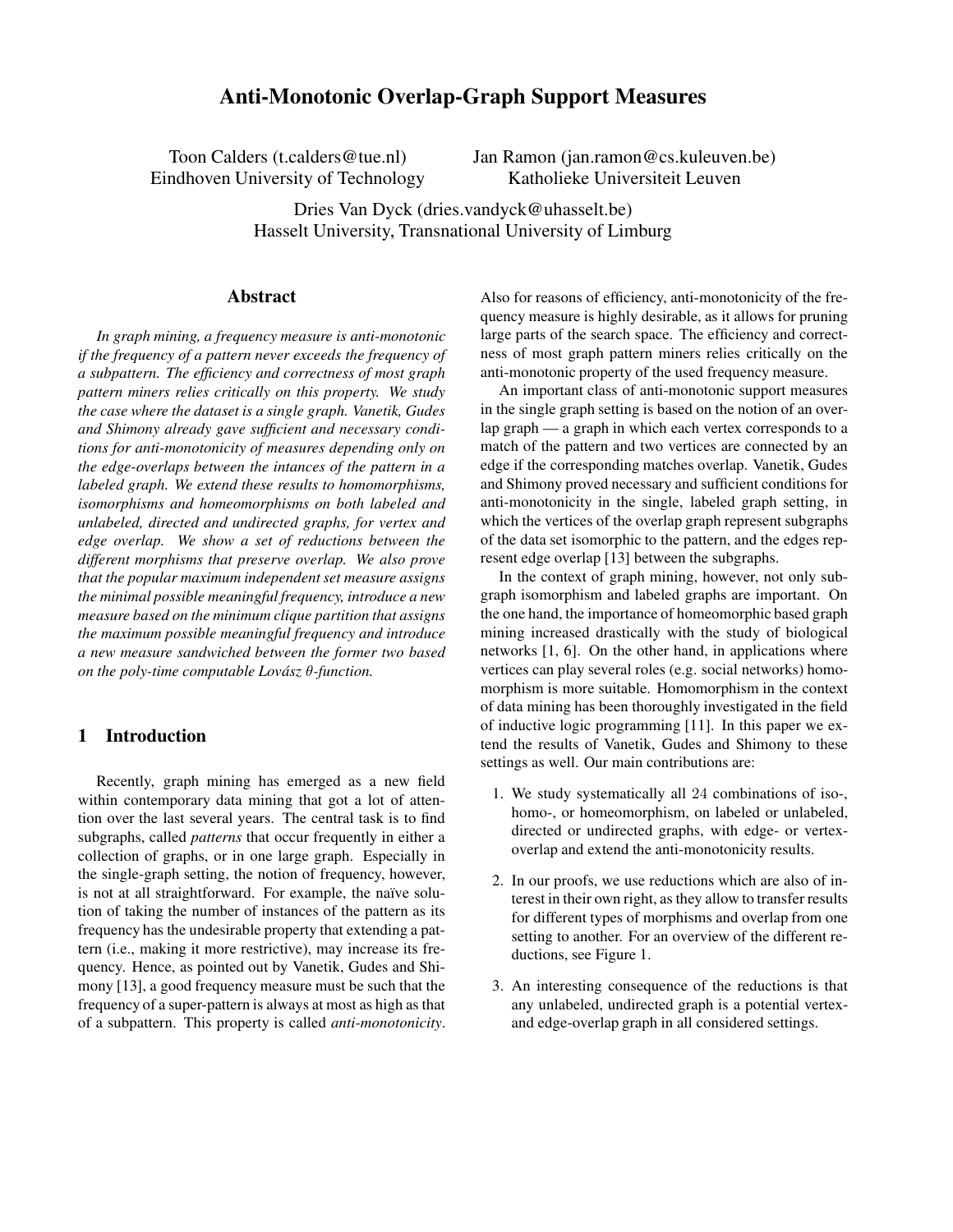

**Figure 1. Overview of the reductions.** R1**,** R2**, and** R<sup>3</sup> **are proven respectively in Theorems 25, 29, and 33; the dashed and the dotted arrows in Prop. 12. Arrows representing reductions changing**  $\gamma$ -overlap into  $\gamma$ '-overlap are labeled with  $\gamma \to \gamma'$ .

- 4. We show that (under reasonable assumptions) the *maximum independent set measure* (MIS) of Vanetik, Gudes and Shimony [13] is the smallest antimonotonic measure in the class of overlap-graph based frequency measures. We also introduce the new *minimum clique partition measure* (MCP) which represents the largest possible one.
- 5. In general, both the MIS measure and the MCP measure are NP-hard to compute in the size of the overlap graph. The Lovász measure is computable in polynomial time and is sandwiched between the former two measures. We show that the Lovász measure induces an anti-monotonic overlap-graph based frequency measure.

Due to space limitations, we omit the proofs for our theorems and only state the results and intuitions in this version. In Section 2 we review basic concepts from graph theory. In Section 3 we introduce overlap graphs, support measures and reductions between the different settings. Next, in Section 4 we present our results on minimal, maximal and polytime computable meaningful overlap measures. In Section 5 we present our reductions and use them to extend the results to all 24 settings. Finally, we conclude in Section 6.

#### **2 Preliminaries**

We assume that the reader is familiar with most basic graph theoretic notions and computational complexity. Any textbook in these areas, such as [3] and [12] supply necessary background.

**Graphs** A graph  $G = (V, E)$  is a pair in which V is a (non-empty) set of *vertices* or *nodes* and E is either a set of *edges*  $E \subseteq \{\{v, w\} \mid v, w \in V, v \neq w\}$  or a set of *arcs*  $E \subseteq \{(v, w) \mid v, w \in V, v \neq w\}$ . In the latter case

we call the graph *directed*. A *labeled* graph is a quadruple  $G = (V, E, \Sigma, \lambda)$ , with  $(V, E)$  a graph,  $\Sigma$  a non-empty finite, totally ordered set of labels, and  $\lambda$  a function  $V \to \Sigma$ assigning labels to the vertices. We use the notation  $V(G)$ ,  $E(G)$  and  $\lambda_G$  to refer to the set of vertices, the set of arcs (edges) and the labeling function of a graph G, respectively.

By G, we denote the class of all graphs; by  $\mathcal{G} \rightarrow (\mathcal{G} \rightarrow)$ , the restriction to directed (undirected) graphs; and by  $\mathcal{G}_{\lambda}$  $(\mathcal{G}_{\bullet})$  the restriction to labeled (unlabeled) graphs. We often combine notation; e.g.,  $\mathcal{G}_{\bullet}^{\rightarrow}$  for directed, unlabeled graphs.

**Morphisms** The following concepts introduced for  $\mathcal{G}^{\rightarrow}_{\lambda}$ are also valid for undirected and/or unlabeled graphs by dropping the direction of the edges and/or the vertex-labels.

A *homomorphism*  $\pi$  from  $H = (V_H, E_H, \Sigma, \lambda_H)$  to  $G = (V, E, \Sigma, \lambda)$  is a mapping from  $V_H \rightarrow V$ , such that  $\forall (v, w) \in E_H : (\pi(v), \pi(w)) \in E$ . If such  $\pi$  exists, we say that H is homomorphic to G.We call  $\pi$  edge-surjective if ∀(v', w') ∈ E ∃(v, w) ∈ E<sub>H</sub> : π(v) = v' ∧ π(w) = w' and call it surjective if it is both vertex- and edge-surjective.

An *isomorphism* from H to G is a bijective homomorphism  $\pi$  from H to G. In that case, we say that H is isomorphic to G and write  $H \cong G$ . We use  $H \subseteq G$  to denote that  $H \cong g$ , for some subgraph g of G.

A path of length  $k$  in  $G$  is a sequence of vertices  $(v_0, \ldots, v_k)$  with  $(v_{i-1}, v_i) \in E$ . The vertices  $v_1, \ldots, v_{k-1}$ are called the *inner* vertices and  $v_0$ ,  $v_k$  the *end* vertices of the path. Two paths  $P_1$  and  $P_2$  of  $G$  are called *disjoint* or *independent* if no inner node of  $P_1$  is in  $P_2$  and vice versa.

The set of all paths of G is denoted  $P_G$ , and of all paths with end vertices v and w,  $P_G(v, w)$ .

A *subgraph homeomorphism* π from H to G is a pair of injective mappings from  $V(H) \rightarrow V(G)$  and from  $E(H) \to P_G$ , such that  $\forall (v, w) \in E(H)$ :

 $\pi((v, w)) \in P_G(\pi(v), \pi(w)) \wedge$ 

 $\forall x \in \pi((v, w)) : \forall y \in V(H) \setminus \{v, w\} : \pi(y) \neq x,$ and  $\forall (v, w), (x, y) \in E(H)$ :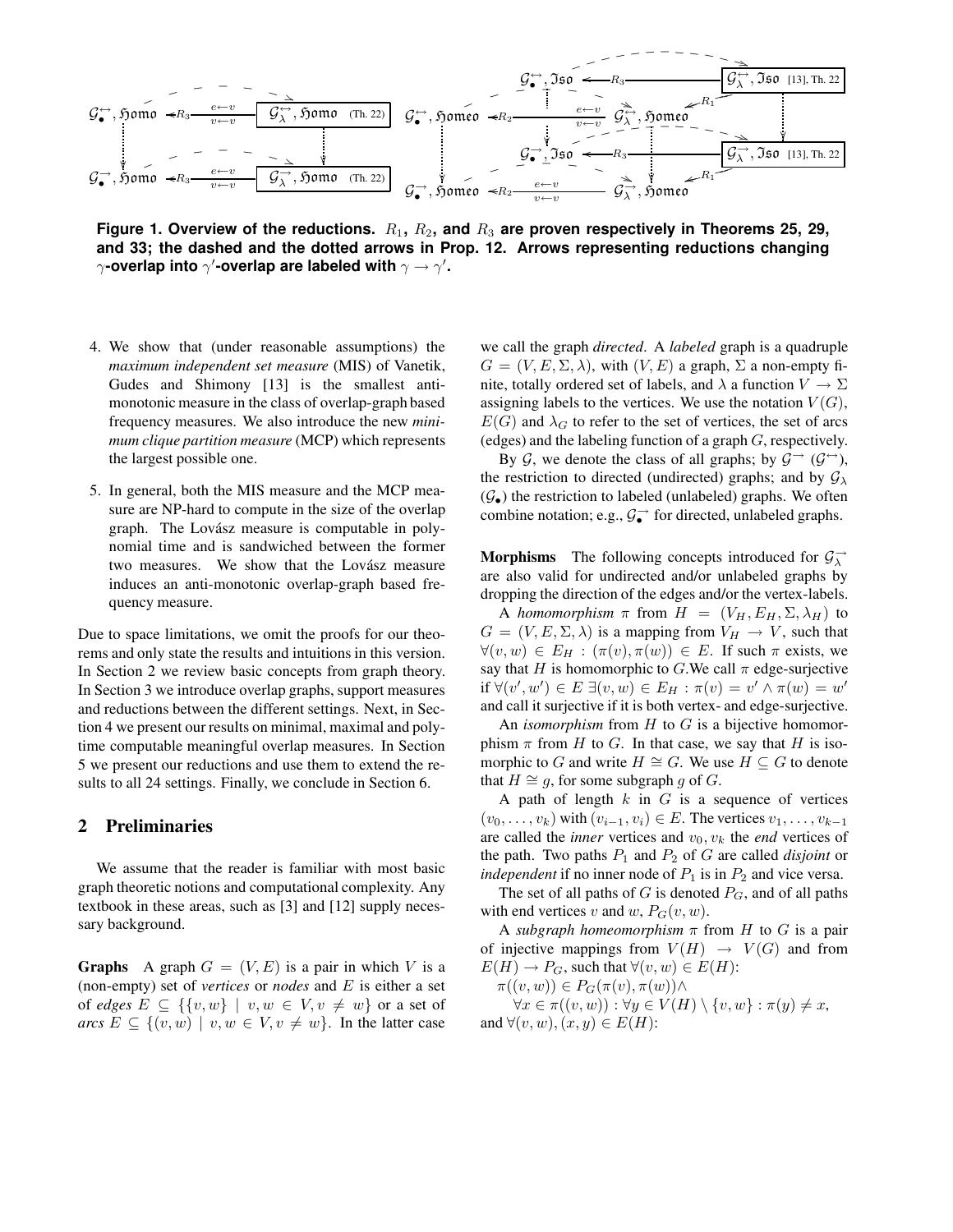

**Figure 2. Examples of the different morphisms. An isomorphic image of** P **(a),** P 0 **(b), a homomorphic image of** P 0 **(c) and a homeomorphic image of** P **(d). The edges of the subgraph to which a pattern is mapped are in bold. The image of a vertex of the pattern is labeled with its identifier.**

 $(v, w) \neq (x, y) \Rightarrow \pi((v, w))$  and  $\pi((x, y))$  disjoint [10]. We call  $\pi$  *surjective* if  $\forall v' \in V(G)$  and  $\forall e' \in E(G)$ :  $[(\exists v \in V(H) : v' = \pi(v)) \vee (\exists e \in E(H) : v' \in \pi(e))]$  $\wedge \left[ \exists e \in E(H) : e' \in \pi(e) \right].$ 

By  $\mathfrak H$ omo, Jso and  $\mathfrak H$ omeo, we denote the class of graph homomorphisms, isomorphisms and homeomorphisms, respectively.

If for  $\pi : H \to G \in \{\mathfrak{Hom}\nolimits$ ,  $\mathfrak{Iso}, \mathfrak{Hom}\nolimits$  it holds that  $\lambda_H(v) = \lambda_G(\pi(v))$ , we call  $\pi$  *label-preserving*. We will always implicitly assume that  $\pi$  is label-preserving when  $H, G \in \mathcal{G}_{\lambda}$ .

**Example 1.** *Fig. 2 illustrates the introduced morphisms for unlabeled, undirected graphs. Note that in (c) the vertices 2,4 and 3,5 are mapped to the same vertex and in (d) the edges*  $\{2,3\}$  *and*  $\{3,1\}$  *are mapped to paths of length* 2.

#### **3 Support measures and overlap graphs**

**Definition 2.** *A* support measure *on*  $\mathcal{G}_{\beta}^{\alpha}$  *is a function*  $f$  :  $\mathcal{G}_{\beta}^{\alpha} \times \mathcal{G}_{\beta}^{\alpha} \rightarrow \mathbb{N}$  that maps  $(P,G)$  to  $f(P,G)$  where  $P$ *is called the pattern,* G *is called the dataset graph and*  $f(P, G)$  *is called the support of P in G.* 

For efficiency reasons, most graph mining algorithms use a level-wise or depth-first approach to generate frequent patterns, expanding smaller patterns to larger ones, which requires an anti-monotonic support measure:

**Definition 3.** *A support measure*  $f$  *on*  $\mathcal{G}_{\beta}^{\alpha}$  *is* anti-monotonic *iff*  $\forall p, P, G \in \mathcal{G}_{\beta}^{\alpha} : p \subseteq P \Rightarrow f(P, G) \leq f(p, G)$ .

Most support measures are based on the *matches* of a pattern in a graph:

**Definition 4.** *Let*  $\mathfrak{K} \in \{ \mathfrak{Hom} \infty, \mathfrak{Iso}, \mathfrak{Hom} \infty \}$  *and*  $P, G \in$  $\mathcal{G}_{\beta}^{\alpha}, \alpha \in \{\rightarrow, \leftrightarrow\}, \beta \in \{\lambda, \bullet\}.$ 

*A*  $\mathcal{R}$ -match of P in G *is a subgraph*  $q \subseteq G$  *for which there exists a surjective mapping*  $\pi \in \mathbb{R}$  *from P to g. An individual mapping*  $\pi$  *from P to g is called an* embedding *of* P *in* G*.*

*We call an* Iso*-match of* P *in* G *an* instance *of* P *in* G*.*

However, just counting the number of  $\mathcal{R}$ -matches of a pattern in G does not result in an anti-monotonic support measure, as larger patterns may have more matches (e.g, in Figure 3, there are more instances of  $P$  in  $G$  than triangles).

#### 3.1 Overlap graph

Most anti-monotonic measures in a single graph setting are based on the notion of an *overlap* graph  $G_P^{\gamma}$  [13, 9]<sup>1</sup>:

**Definition 5.** *Let*  $P, G \in \mathcal{G}_{\beta}^{\alpha}, \alpha \in \{\rightarrow, \leftrightarrow\}, \beta \in \{\lambda, \bullet\}.$ *Two subgraphs*  $g_1$  *and*  $g_2$  *of*  $G$  *have* vertex-overlap *if*  $V(g_1) \cap V(g_2) \neq \emptyset$  *and* edge-overlap *if*  $E(g_1) \cap E(g_2) \neq \emptyset$ *.*  $Let \gamma \in \{vertex, edge\}$  *and*  $\mathfrak{K} \in \{5,0,0,0\}$ ,  $\mathfrak{Hom}(\mathfrak{S})$ . *The*  $\mathbb{R}$ - $\gamma$ -overlap graph  $G_P^{\gamma}$  *of a pattern P in the dataset*  $G$ *is an undirected, unlabeled graph in which each vertex corresponds to a* K*-match of the pattern* P *and two vertices are connected if the corresponding* K*-matches have* γ*-overlap.*

Note that  $G_P^{\gamma}$  is always undirected and that the edges depend on the used notion of overlap. For example,  $G_P^{\gamma}$  will be denser for vertex-overlap than for edge-overlap because the latter implies the former.

Let  $p, P, G \in \mathcal{G}_{\beta}^{\alpha}, \gamma \in \{\text{vertex}, \text{edge}\}, \alpha \in \{\rightarrow, \leftrightarrow\},\$  $\beta \in \{\lambda, \bullet\}$ , and  $\mathfrak{K} \in \{\mathfrak{Hom}\mathfrak{o}, \mathfrak{Iso}, \mathfrak{Hom}\mathfrak{eo}\}\$ . Throughout the article, P denotes the (super)pattern,  $p \subseteq P$  the subpattern and G the dataset, a single graph.  $G_P^{\gamma}(G_p^{\gamma})$  is the  $\mathfrak{K}\text{-}\gamma$ -overlap graph of P (p) in G.

Vanetik, Gudes and Shimony [13] consider three operations on the overlap graph  $G_p^{\gamma}$ : clique contraction, edge removal and vertex addition, as defined below.

**Definition 6.** *Let*  $G = (V, E) \in \mathcal{G}_{\bullet}^{\leftrightarrow}$ . *Let*  $K \subseteq G$  *be a clique in* G. The clique contraction  $\mathsf{CC}(G, K)$  *yields a new*  $graph G' = (V', E')$  *in which the subgraph*  $K \subseteq G$  *is replaced by a new vertex*  $k \notin V$  *adjacent to*  $\{w \mid \forall v \in V\}$  $V(K): \{v, w\} \in E$ :

$$
V' = V \setminus V(K) \cup \{k\}
$$
  
\n
$$
E' = E \setminus \{\{v, w\} \mid \{v, w\} \cap V(K) \neq \emptyset\}
$$
  
\n
$$
\cup \{\{k, w\} \mid \forall v' \in V(K) : \{v', w\} \in E\}.
$$

<sup>&</sup>lt;sup>1</sup>[13] uses the term *instance* graph instead of overlap graph. The term *instance* suggests the use of isomorphisms, and we consider support measures based on any kind of morphism, we follow the terminology of [9] to avoid confusion.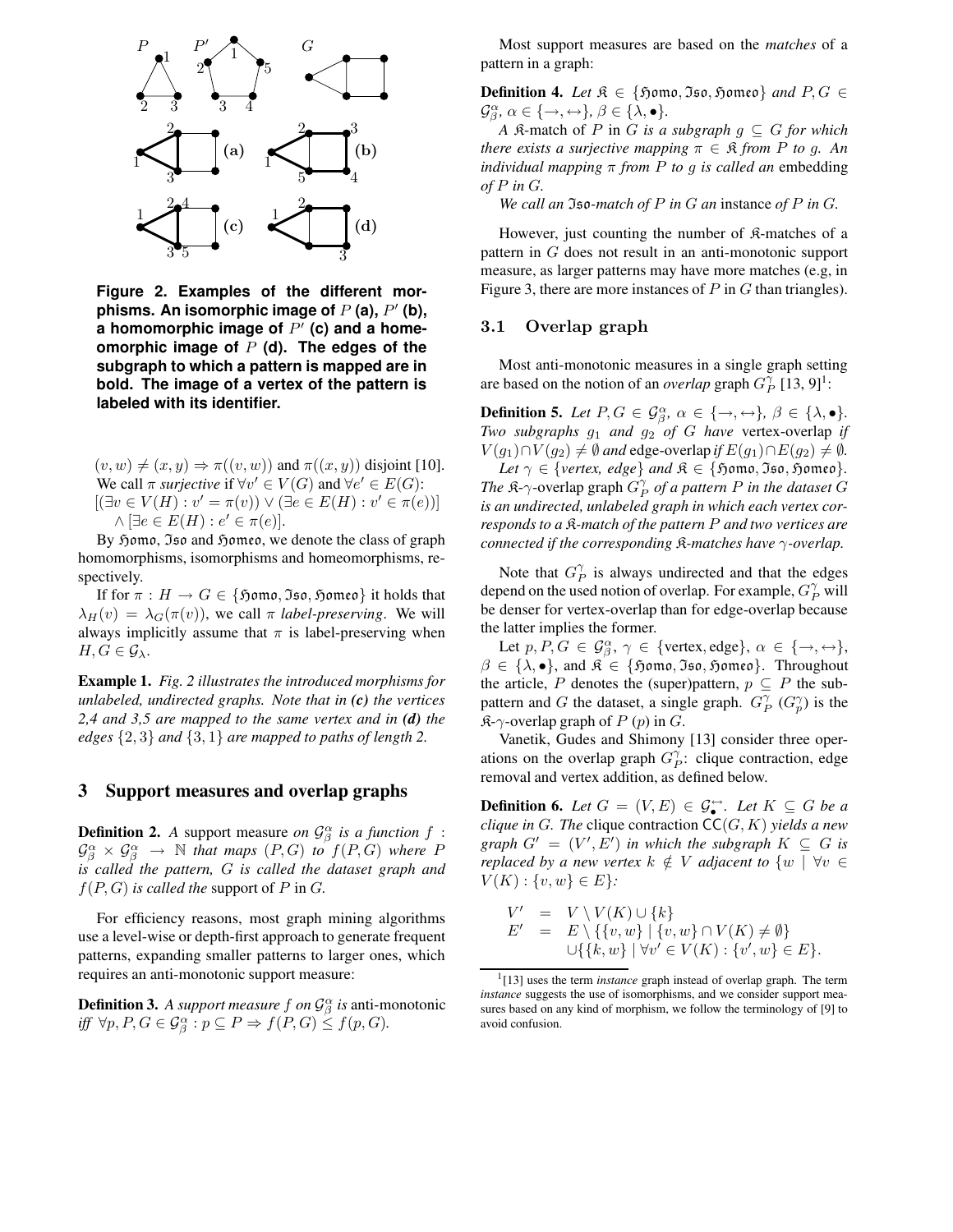*The* edge removal  $ER(G, e)$  *of the edge*  $e = \{v, w\}$ *yields a new graph*  $G' = (V, E \setminus \{\{v, w\}\}).$ 

*The* vertex addition  $\forall A(G, v)$  *of the vertex*  $v \notin V$  *yields a new graph*  $G' = (V \cup \{v\}, E \cup \{\{v, w\} \mid w \in V\}).$ 

The rationale behind these operations is that the  $\mathcal{R}-\gamma$ overlap graph of P can be transformed into the  $\mathfrak{K}\text{-}\gamma\text{-overlap}$ graph of  $p$  by means of these operations. This can be seen based on the following two observations:

Observation 1 Any  $\hat{\mathcal{R}}$ -match of P contains a  $\hat{\mathcal{R}}$ -match of p.

Observation 2 Let  $g_1, g_2$  be two  $\Re$ -matches of P and  $g'_1 \subseteq$  $g_1$  and  $g'_2 \subseteq g_2$  be two  $\Re$ -matches of p. If  $g'_1$  and  $g'_2$ have  $\gamma$ -overlap, so do  $q_1$  and  $q_2$ .

These conditions hold for all settings considered in this article. We quickly sketch the main ideas of the transformation process and refer to [13] for the full details. For reasons of simplicity we assume that  $p$  contains at least one edge.

Let  $g' \subseteq G$  be a match of p, and let  $super(g')$  be all matches of  $P$  in  $G$  containing  $g'$ . Because of Observation 1, every match  $g$  of  $P$  in  $G$  must be in at least one  $super(g')$ . Because of Observation 2,  $super(g')$  forms a clique in  $G_P^{\gamma}$ , as they all overlap on g'. Furthermore, if there is an edge  $\{g'_1, g'_2\}$  in  $G_p^{\gamma}$ , there is an edge between any two  $g_1 \in super(g'_1)$  and  $g_2 \in super(g'_2)$  in  $G_P^{\gamma}$ . As such, an induced subgraph of  $G_p^{\gamma}$  can be formed by subsequently contracting the cliques  $super(g')$  until for all  $g' \in G_p^{\gamma}$ , either  $super(g')$  is empty, or a singleton. It is easy to see that one can go from an induced subgraph of  $G_p^{\gamma}$  to  $G_p^{\gamma}$ : first add all vertices not in the induced subgraph with node additions, and then remove spurious edges with edge removals.

#### 3.2 Overlap support measure

**Definition 7.** *A* graph measure *is a function*  $\hat{f}: \mathcal{G}_{\bullet}^{\leftrightarrow} \to \mathbb{N}$ . *Let* o *be a graph operation that transforms a graph* G *into a* graph  $o(G)$ . A graph measure  $\hat{f}$  is increasing *under*  $o$  *if and only if*  $\forall G \in \mathcal{G}_\bullet^{\leftrightarrow} : \hat{f}(G) \leq \hat{f}(o(G)).$ 

**Definition 8.** *Let*  $\alpha \in \{\rightarrow, \leftrightarrow\}$ ,  $\beta \in \{\lambda, \bullet\}$ ,  $\gamma \in \{\text{vertex}, \text{Spec}\}$  $edge$  *and*  $\mathfrak{K} \in \{5$  *o* mo, Iso,  $5$  *o* meo  $\}$ .

*A support measure*  $f$  *on*  $\mathcal{G}_{\beta}^{\alpha}$  *is a*  $\mathcal{R}$ - $\gamma$ -overlap support measure *on*  $\mathcal{G}_{\beta}^{\alpha}$ , *if there exists a graph measure*  $\hat{f}$  *such that*  $\forall P, G \in \mathcal{G}_{\beta}^{\alpha} : f(P, G) = \hat{f}(G_P^{\gamma}).$ 

Informally, an overlap support measure is a support measure that only depends on the overlap graph. Note that the associated graph measure  $f$  is always unique. An example of an anti-monotonic overlap support measure is the measure that assigns to every pattern  $P$  the size of the maximum independent set (MIS) [13] of  $G_P^{\gamma}$ ; that is, the support is the maximal number of matches that fit in G without overlap. The main result of this article is the generalization of the following theorem of Vanetik, Gudes and Shimony [13]:

#### **Theorem 9** (Vanetik, Gudes, Shimony)**.**

 $Let \alpha \in \{\rightarrow, \leftrightarrow\}.$  *Any* Jso-edge-overlap support measure f *on*  $\mathcal{G}_{\lambda}^{\alpha}$  *is anti-monotonic if and only if the associated graph measure* ˆf *is non-decreasing under clique contraction, edge removal and vertex addition.*

We extend it to the complete space defined by the parameters  $\alpha$ ,  $\beta$ ,  $\hat{\mathcal{R}}$  and  $\gamma$ . More formally:

**Theorem 10.** *Let*  $\alpha \in \{\rightarrow, \leftrightarrow\}$ ,  $\beta \in \{\lambda, \bullet\}$ ,  $\beta \in \{\infty\}$  ${550, 50 \text{ m0}, 50 \text{ m0}}$ , *and*  $\gamma \in {vertex, edge}.$ 

Any  $\mathfrak{K}$ - $\gamma$ -overlap support measure  $f$  on  $\mathcal{G}_{\beta}^{\alpha}$  is anti-mo*notonic if and only if the associated graph measure*  $\hat{f}$  *is increasing under clique contraction, edge removal and vertex addition.*

The proof of sufficiency, i.e., that any  $\mathcal{R}-\gamma$ -overlap support measure  $f$  is anti-monotonic if the associated graph measure is increasing under CC, VA and ER follows immediately from the fact that  $G_P^{\gamma}$  can be transformed into  $G_p^{\gamma}$ by these operations.

To prove necessity, Vanetik, Gudes and Shimony construct for every unlabeled graph  $H$  and every operation  $o$ , a triple  $(P, p, G)$  (where P is a super-pattern, p a subpattern and G a dataset) such that  $G_p^{\gamma} \cong H$  and  $G_p^{\gamma} \cong o(H)$ . So if f would not be increasing under some  $o \in \{CC, ER, VA\}$ , there would be a H such that  $f(H) > f(o(H))$  and one could construct a G, P and p such that  $f(G, P) > f(G, p)$ , which would mean that  $f$  is not anti-monotonic. We follow the same approach.

#### 3.3 Reductions

The necessity proofs for most settings are based on reductions from  $\mathfrak{K}$ -matches for  $\mathcal{G}_{\beta}^{\alpha}$  to  $\mathfrak{K}'$ -matches for  $\mathcal{G}_{\beta'}^{\alpha'}$ .

**Definition 11.** *Let*  $\mathfrak{K}, \mathfrak{K}' \in \{ \mathfrak{Iso}, \mathfrak{Hom}$ o,  $\mathfrak{Hom}$ eo},  $\alpha, \alpha' \in$  $\{\rightarrow, \leftrightarrow\}, \beta, \beta' \in \{\bullet, \lambda\}, \text{ and } \gamma, \gamma' \in \{\text{edge}, \text{vertex}\}.$ 

*A*  $\beta$ ,  $\gamma$ -overlap on  $\mathcal{G}^{\alpha}_{\beta}$  to  $\beta'$ ,  $\gamma'$ -overlap on  $\mathcal{G}^{\alpha'}_{\beta'}$  reduction *is a function*  $R: (\mathcal{G}_{\beta}^{\alpha})^3 \to (\mathcal{G}_{\beta'}^{\alpha'})^3$  that maps a triplet  $(p, P, G)$  *to a triplet*  $(p', P', G')$  *such that:* 

(1) 
$$
p \subseteq P
$$
 iff  $p' \subseteq P'$  and (2)  $G_p^{\gamma} \cong G_{p'}^{\gamma'} \wedge G_P^{\gamma} \cong G_{P'}^{\gamma'}$ .

Note that this definition does not automatically imply that the number of  $\mathfrak K$ -embeddings of P in G equals the number of embeddings of  $P'$  in  $G'$ , as  $P'$  might have more/less automorphisms than P.

The following property gives reductions from unlabeled to labeled graphs, and from undirected to directed graphs.

**Property 12.** For all  $\alpha \in \{\rightarrow, \leftrightarrow\}$ ,  $\gamma \in \{vertex, edge\}$ ,  $\beta \in {\lambda, \bullet}$ ,  $\mathfrak{K} \in {\mathfrak{Iso}, \mathfrak{Hom}$ ,  $\mathfrak{Hom}$ ,  $\mathfrak{dom}$ , there exist reduc*tions:*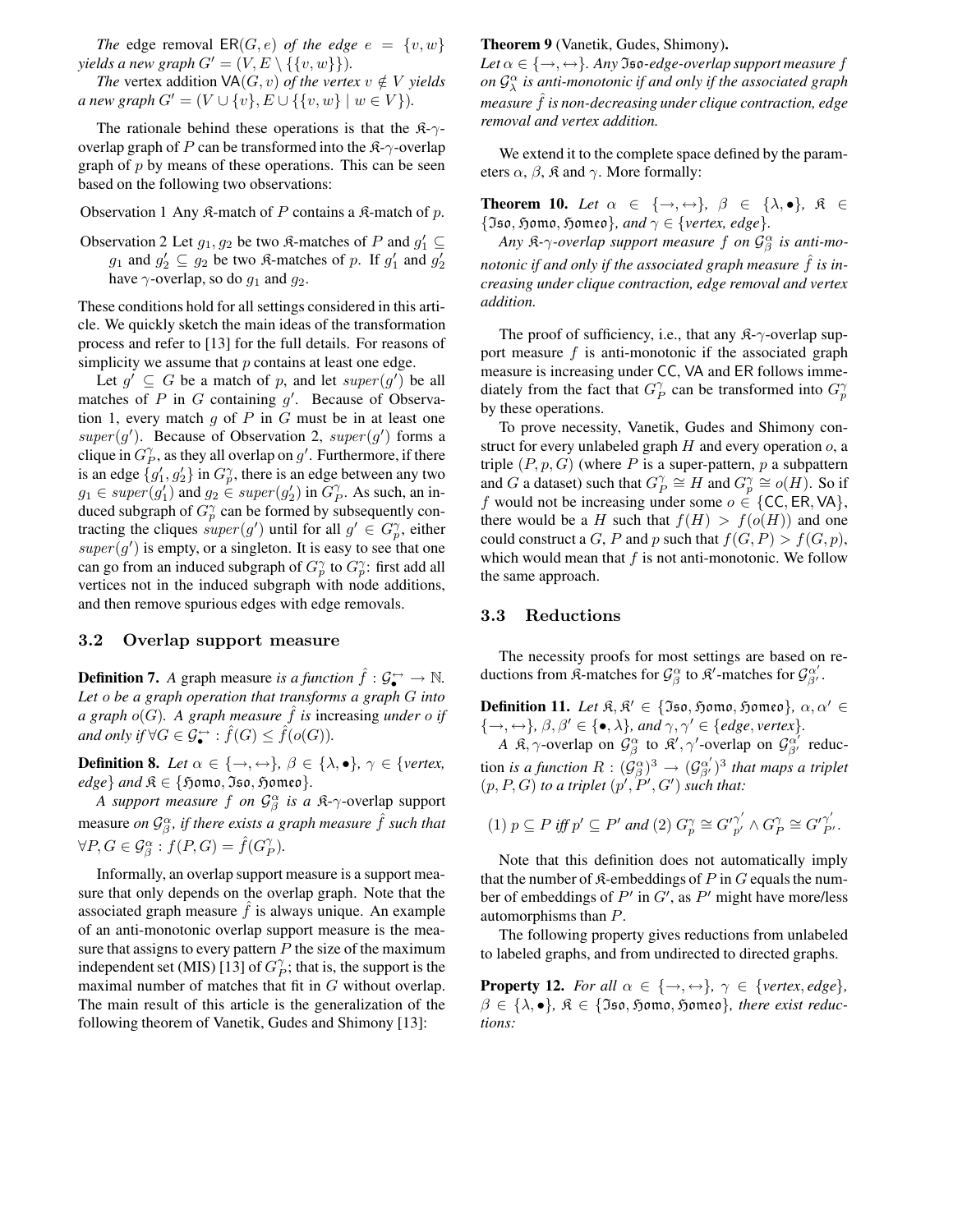- *from*  $\mathfrak{K}, \gamma$ -overlap on  $\mathcal{G}_{\bullet}^{\alpha}$  $\int_{a}^{\alpha}$  to  $\beta$ ,  $\gamma$ -overlap on  $\mathcal{G}_{\lambda}^{\alpha}$ ; and
- *from*  $\mathfrak{K}, \gamma$ -overlap on  $\mathcal{G}^{\leftrightarrow}_{\beta}$  to  $\mathfrak{K}, \gamma$ -overlap on  $\mathcal{G}^{\rightarrow}_{\beta}$ .

An overview of the reductions which follow from our results in Section 5 are shown in Figure 1.

## **4 Minimal, Maximal and PTIME overlap support measures**

Let  $\overline{G} = (V(G), \{\{v, w\} \mid v, w \in V\} \setminus E(G)),$  denote the complement graph of  $G \in \mathcal{G}_{\bullet}^{\leftrightarrow}$ . E.g., for the *complete* graph on k vertices,  $K_k = (\{v_1, \ldots, v_k\}, \{\{v_i, v_j\} \mid$  $1 \leq i \neq j \leq k$ ,  $\overline{K_k}$  is the graph with k isolated vertices. We call an overlap support measure f *meaningful* if it is anti-monotonic and assigns the frequency  $k$  to  $k$  nonoverlapping matches, i.e.,  $f(K_k) = k$ .

An *independent set* of G is a subset I of  $V(G)$  such that  $\forall v, w \in I : \{v, w\} \notin E(G)$ . A *maximum independent set* (MIS) of  $G$  is an independent set of maximum cardinality and its size is notated as  $mis(G)$ . Up to now, all meaningful overlap support measures  $f$  we are aware of are  $MIS$ measures, i.e., the support of  $f(P,G) = mis(G_P^{\gamma})$ . MIS was introduced and proven to be anti-monotonic in [13]. A more compact proof can be found in [4].

#### 4.1 MCP-measure

We introduce a new anti-monotonic overlap support measure, inspired by the CC-operation:

**Definition 13.** *A* clique partition of  $G \in \mathcal{G}_{\bullet}^{\leftrightarrow}$  is a partition*ing of*  $V(G)$  *into*  $\{V_1, \ldots, V_k\}$  *such that each*  $V_i$  *induces a clique in* G*. A* minimum clique partition *(MCP) is a clique partition of minimum size.* Its *size is denoted*  $mcp(G)$ *.* 

*The*  $MCP$ -measure *is defined by*  $MCP(P, G)$  :  $(P, G) \rightarrow mcp(G_P^{\gamma}).$ 

**Theorem 14.** *Let*  $\mathcal{R} \in \{ \Im \mathfrak{so}, \mathfrak{Hom} \mathfrak{so}, \mathfrak{Hom} \mathfrak{so} \}$ ,  $\gamma \in$  $\{vertex, edge\}, and \alpha \in \{\rightarrow, \leftrightarrow\}, \beta \in \{\lambda, \bullet\}.$  *The MCPmeasure is an anti-monotonic* K*-*γ*-overlap measure on* G α β *.*

It is interesting to compare MCP with MIS. Let  $\chi(G)$ be the *chromatic number* of G, i.e., the minimal number of colors to color the vertices of  $G$  such that no two vertices with the same color are adjacent, and let  $\omega(G)$  be the *clique number*; the size of the largest clique in G.

First, it is known that  $mcp(G) = \chi(G)$  and  $mis(G) =$  $\omega(\overline{G})$  (see, e.g., [5], section 5.5.1). Consequently,  $\mathit{mcp}(G) \geq \mathit{mis}(G), \forall G \in \mathcal{G}_{\bullet}^{\leftrightarrow}$ , since the size of a maximum clique is a lower bound for the chromatic number.

Informally, it is easy to see why this is so: let  ${V_1, \ldots, V_k}$  be an MCP and I a MIS for G. We know that I contains at most one vertex  $v_i$  of each  $V_i$ ,  $1 \le i \le k$ .



**Figure 3. Left: A pattern** P **and a graph** G**. The 5** Iso**-matches of** P **in** G **are indicated by the image in** G **of the edges outside the triangle.**  $\mathsf{Right}\colon \mathsf{The \; \mathfrak{Iso}\text{-}edge-overlap \, graph \, G^e_P}$  with  $\mathsf{a}$ MCP **(dashed ellipses) and a** MIS **(white vertices).**

In other words, to decide whether we can include a match of Vi , MIS forces us to choose either no match or exactly one match  $v_i$ , which must be independent of all chosen  $v_j \in V_j$ .  $MCP$ , however, allows us to count a match in  $V_i$  as soon there is  $a$  match in  $V_i$  which does not overlap with  $a$  match in  $V_j$ . That is, we can make another choice for each  $(V_i, V_j)$ pair.

**Example 15.** *Let us look at an example: consider pattern* P *and the graph* G *as shown in Figure 3. The 5* Iso*-matches of* P *are indicated by an identifier on the image in* G *of the edges outside the triangle of* P*. The* Iso*-edge-overlap graph* G<sup>e</sup> P *of* P *in* G *is shown on the right in Figure 3 and is isomorphic to a pentagon. The white vertices mark the* MIS {1, 3} *and the dashed ellipses mark the* MCP  ${1, {2, 3}, {4, 5}}$  of  $G_P^e$ . Hence, if we count match 1 *with* MIS*, we can only take match 3 or match 4 as second independent match, because 3 and 4 overlap, leading to a* MIS*-support of* 2*. This is a bit unnatural, because each of the* 3 *matches of the triangle can be extended to a match of* P *in a way that they do not overlap with each other, which would lead to a support of* 3 *of* P*.*

*This more natural notion of counting independent matches is exactly what* MCP*-support allows us to do: we do not count individual matches, but groups of matches of* P *sharing a match of a subpattern* p *(a triangle) and allow to "switch" matches to decide whether a group is independent of an other. In this example, the group* {1} *is independent of the groups* {2, 3} *and* {4, 5}*, because it does not overlap with match* 3 *respectively match* 4 *and the group* {2, 3} *is independent of the group* {4, 5} *because, for instance, match* 2 *and match* 5 *do not overlap.*

## 4.2 Bounding theorem and PTIME overlap support measure

Interestingly, MIS and MCP turn out to be the minimal and the maximal possible meaningful overlap measures: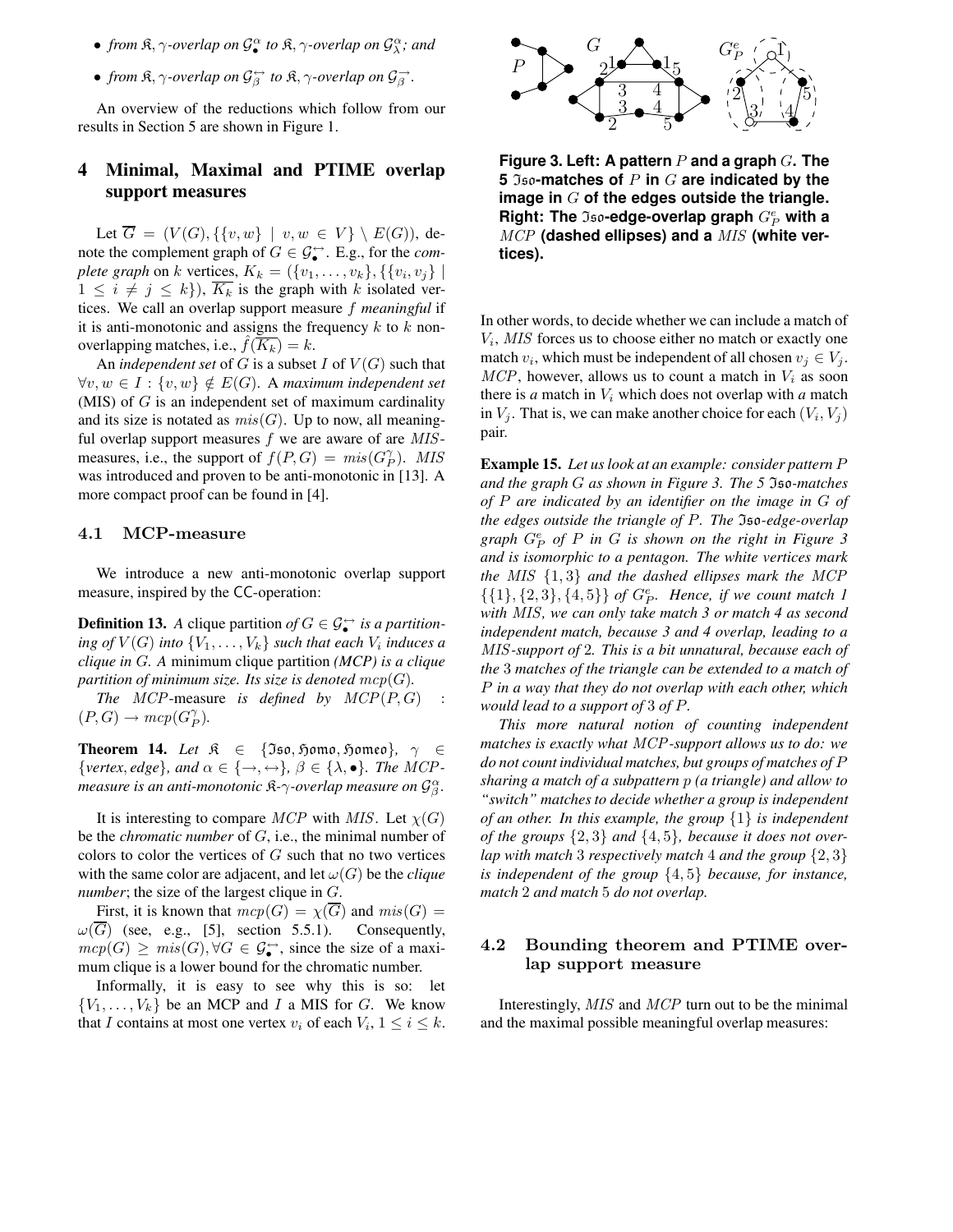**Theorem 16.** *Let*  $\mathcal{R} \in \{ \text{Iso}, \text{Sjomo}, \text{Sjomo} \}$ ,  $\gamma \in \mathcal{R}$  $\{vertex, edge\}, \alpha \in \{\rightarrow, \leftrightarrow\}, and \beta \in \{\lambda, \bullet\}.$ 

For every meaningful  $\mathfrak{K}$ - $\gamma$ -overlap measure  $f$  on  $\mathcal{G}_{\beta}^{\alpha}$ , and  $\epsilon$ *every*  $P, G \in \mathcal{G}_{\beta}^{\alpha}$ , *it holds that:* 

$$
MIS(P,G) \le f(P,G) \le MCP(P,G) .
$$

*Proof.* We use Theorem 10 to show both the minimality of MIS and the maximality of MCP.

Let  $H = G_P$ , let  $mis(H) = k$ , and let  $I = \{v_1, ..., v_k\}$ be a *MIS* for H. Starting from the graph  $({v_1, \ldots, v_k}, \emptyset)$ we can add the vertices  $V(H) \setminus I$  using VA and remove edges not in  $E(H)$  by ER. Since f is meaningful, it is antimonotonic and therefore  $\hat{f}$  cannot decrease after each step, starting from  $f((\{v_1, \ldots, v_k\}, \emptyset)) = k$ . As such,  $f(H)$  is larger than or equal to  $k = mis(H)$ .

On the other hand, let  $mcp(H) = k$ , and let  ${V_1, \ldots, V_k}$  be an *MCP* for *H* and let  $H_{cc}$  =  $CC(...CC(CC(H, V_1), V_2)..., V_k).$  H<sub>cc</sub> does not have edges: if it would, then joining the two cliques that were contracted to two connected vertices of  $H_{cc}$  would give us a smaller clique partition. Because  $f$  is anti-monotonic,  $f$ is increasing under CC and thus

$$
\hat{f}(H) \leq \hat{f}(\mathsf{CC}(H, V_1)) \leq \cdots \leq \hat{f}(H_{cc}) = \hat{f}(\overline{K_k}) = k .
$$

Unfortunately, both  $mis$  and  $mcp$  are known to be NPhard to compute in the size of the overlap graph. This leads us to the following question: does there exist a meaningful overlap measure which is efficiently computable?

A well-known measure that is sandwiched between mis and mcp and that can be computed in polynomial time, is the theta function, also known as the Lovász function  $[8]$ . There are several equivalent characterizations of this function. The most concise definition is probably:  $\theta(G)$  =  $\min_A \lambda_{\max}(A)$ , where  $\lambda_{\max}(A)$  denotes the largest eigenvalue of matrix A and the minimum is taken over all feasible matrices A such that  $A^{\top} = A$ ,  $A_{ii} = 1$  and  $A_{ij} = 1$  if  $(i, j) \notin E(G)$ .

**Theorem 17.**  $\theta$  *is a meaningful overlap measure.* 

## **5 Necessity for other morphisms and graph settings**

In the previous sections we considered measures on overlap graphs that are anti-monotonic w.r.t. the operations VA, ER and CC. Let us now return to the connection between measures with this property and anti-monotonic graph support measures based on overlap graphs. [13] showed that when considering unlabeled, undirected graphs under subgraph isomorphism, a graph support measure based on the

edge-overlap graph is anti-monotonic if an only if the corresponding graph measure on the edge-overlap graph is antimonotonic w.r.t. VA, ER and CC. In this section, we generalize this result to all 24 settings. We do this by proving a base case and then applying reductions from all the other settings to this base case.

## 5.1 Necessity for labeled homomorphisms and isomorphisms

As base case, we prove the necessity of the nondecreasingness of  $\ddot{f}$  under the three graph operations for the anti-monotonicity of f for  $\mathfrak{K}, \gamma$ -overlap on  $\mathcal{G}_{\lambda}^{\alpha}$ , for all combinations of  $\mathfrak{K} \in \{ \mathfrak{Iso}, \mathfrak{Hom} \}$ ,  $\gamma \in \{ \text{vertex}, \text{edge} \}$ , and  $\alpha \in \{\rightarrow, \leftrightarrow\}.$  The proof will not rely on reductions, but show the necessity directly for these cases. We show only the undirected case, as the proof for the directed case is very similar. Notice also that the directed case follows from the undirected-to-directed reductions shown in Property 12.

We will essentially use invariants under subgraph homomorphism to force an injective homomorphism; i.e., to ensure isomorphism.

Let  $G \in \mathcal{G}^{\leftrightarrow}$ . The *odd girth*  $g_o(G)$  of G is the size of a smallest cycle of odd length in G. The *distance*  $d_G(v, w)$  is equal to the length of a shortest path from  $v$  to  $w$  in  $G$ . If no such cycle respectively shortest path exist, we define  $g_o(G)$ respectively  $d_G(v, w)$  equal to  $\infty$ .

We will use the following well known invariants [7] to force each subgraph homomorphism into an isomorphism:

**Proposition 18.** *If*  $H, G \in \mathcal{G}_{\beta}^{\alpha}, \alpha \in \{\rightarrow, \leftrightarrow\}, \beta \in \{\lambda, \bullet\}$ *for which there exists a homomorphism*  $\pi : H \to G$ *, then* 

\n- $$
g_o(H) \ge g_o(G)
$$
\n- $\forall v, w \in V(H) : d_H(v, w) \ge d_G(\pi(v), \pi(w))$
\n

Remark that the first invariant implies that a cycle of length k, with k odd, can only be mapped by a homomorphism to an odd cycle of length at most  $k$ .

We will use the following graphs as patterns:

**Definition 19.** Let  $k + 1$  be an odd integer.  $B_k$  denotes the  $graph$  *in*  $\mathcal{G}_{\lambda}^{\leftrightarrow}$  *defined by*:

$$
V(B_k) = V_a \cup V_b \cup V_c \cup V_d,
$$
  
\n
$$
V_a = \{a_1, \ldots, a_k, a'_1, \ldots, a'_k\}, \quad V_b = \{b_1, \ldots, b_{k+1}\},
$$
  
\n
$$
V_c = \{c_1, \ldots, c_{k+1}\}, \quad V_d = \{d_1, \ldots, d_k, d'_1, \ldots, d'_{k+1}\},
$$
  
\n
$$
E(B_k) = E_a \cup E_b \cup E_c \cup E_d \cup \bigcup_{i=1}^k \{\{a_i, b_i\}, \{c_i, d_i\}\}
$$
  
\n
$$
\cup \{b_{k+1}, c_{k+1}\},
$$
  
\n
$$
E_a = \bigcup_{i=1}^k \{a_i, a'_i\}, \quad E_b = \{b_{k+1}, b_1\} \cup \bigcup_{i=1}^k \{b_i, b_{i+1}\},
$$
  
\n
$$
E_c = \{c_{k+1}, c_1\} \cup \bigcup_{i=1}^k \{c_i, c_{i+1}\}, \quad E_d = \bigcup_{i=1}^k \{d_i, d'_i\},
$$
  
\n
$$
\lambda_{B_k}(u) = x, \forall u \in V_x, x = a, b, c, d.
$$

*We* call the edges  $\{a_i, a'_i\}$  arms, the edges  $\{d_i, d'_i\}$  legs,  $1 \leq i \leq k$ , the cycle induced by  $V_b$  the torso and the cy*cle induced by*  $V_c$  *the* hip.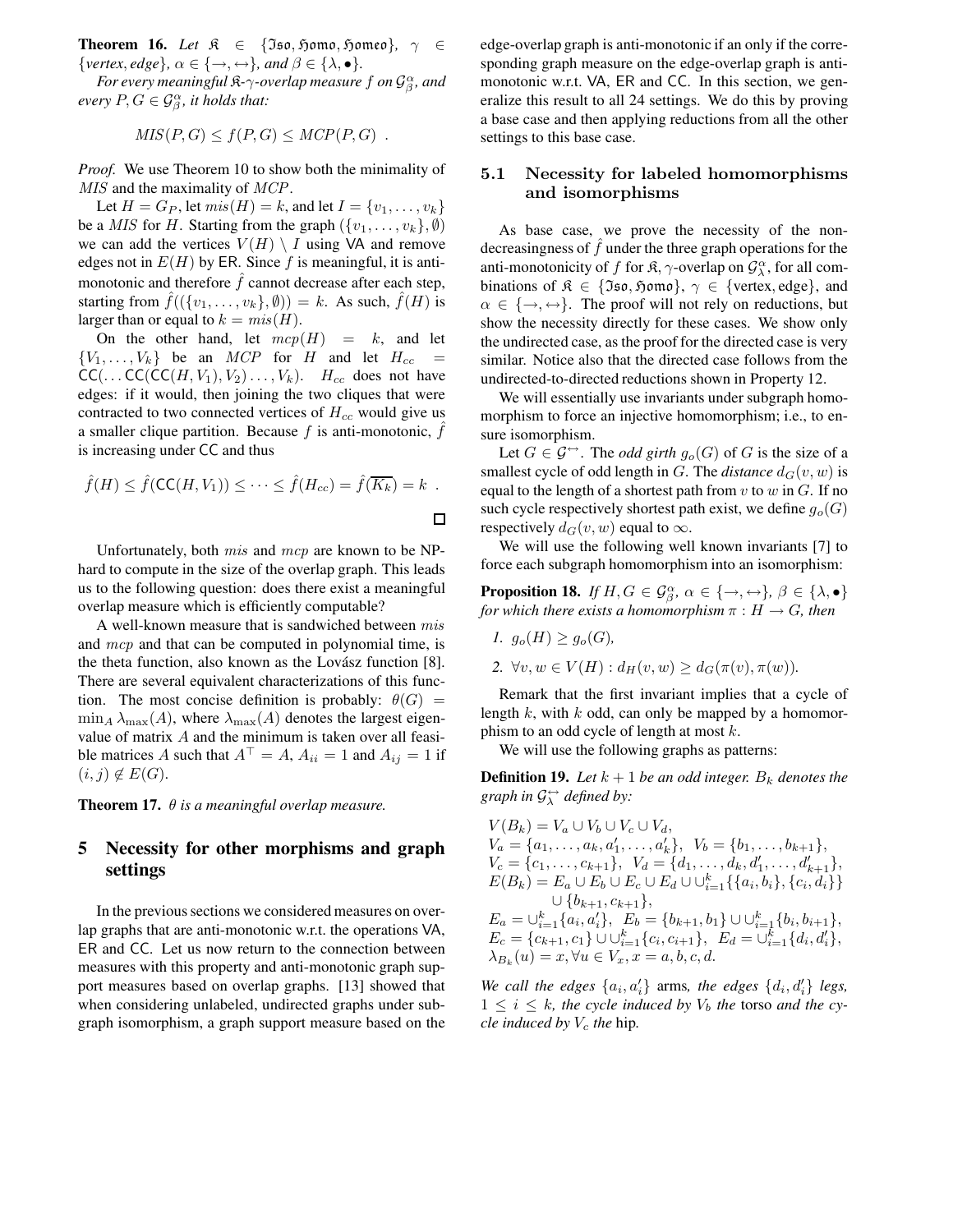

**Figure** 4. The graphs  $B_k$  and  $L_k$ .

 $L_k \in \mathcal{G}_{\lambda}^{\leftrightarrow}$  denotes the subgraph of  $B_k$  induced by  $V_c \cup V_d$ *and is called the lower body of*  $B_k$ .

An illustration of both graphs is shown in Figure 4. Let  $P[1]$ ,  $P[2]$  and  $p[1]$ ,  $p[2]$  be two instances of  $P = B_k$ respectively  $p = L_k$  in a larger graph G and let  $super(g)$ 

be equal to all matches of P in G containing  $g \subseteq G$ . We will use four types of overlap (see Figure 5):

**lower body overlap**:  $P[1]$  and  $P[2]$  share the complete lower body, which is a single instance of  $p$ , resulting in two adjacent vertices in  $G_p^{\gamma}$  and a single vertex in  $G_p^{\gamma}$ ,

**leg overlap**: P[1] and P[2] share a leg, resulting in two adjacent vertices in  $G_p^{\gamma}$  and two adjacent vertices in  $G_p^{\gamma}$ ,

**arm overlap**:  $P[1]$  and  $P[2]$  share an arm, resulting in two adjacent vertices in  $G_p^{\gamma}$  and two independent vertices in  $G_p^{\gamma}$ ,

**partial leg overlap**:  $p[1] \subset P[1]$  shares a leg with  $p[2]$ , with  $super(p[2]) = \emptyset$ , resulting in a single vertex in  $G_P^{\gamma}$  and two adjacent vertices in  $G_p^{\gamma}$ .

Note that in each type of overlap, there is always vertex overlap if and only if there is edge overlap. When three or more instances of  $P$  or  $p$  overlap, we will always make sure that an arm or leg is shared by at most two instances of P or  $p$ , which is always possible by taking  $k$  sufficiently large. When two instances overlap, they always overlap once, i.e., if  $P[1]$  and  $P[2]$  have an overlap of type x, they do not have an additional overlap of type  $y \neq x$ . We will call these restrictions *the overlap condition* and assume implicitly that they are obeyed at all times when constructing graphs by overlapping instances of  $P$  and  $p$ .

**Lemma 20.** *Let*  $G \in \mathcal{G}_{\lambda}^{\leftrightarrow}$  *be a graph constructed from n overlapping instances*  $P[1], \ldots, P[n]$  *of*  $P = B_k$ *. Then, the*  $P[1], \ldots, P[n]$  *are the only formo-matches of*  $P$  *in*  $G$ *.* 

**Theorem 21.** *Let*  $\alpha \in \{\rightarrow, \leftrightarrow\}$ ,  $\gamma \in \{vertex, edge\}$  *and*  $\mathfrak{K} \in \{ \mathfrak{Hom}_{\mathfrak{O}}, \mathfrak{Iso} \}.$  Any undirected graph H is a  $\mathfrak{K}$ - $\gamma$ -



**Figure 5. The four overlap types: (a) lower body overlap (b) leg overlap (c) arm overlap (d) partial leg overlap**

*overlap graph, i.e., there always exist*  $P, G \in \mathcal{G}_{\lambda}^{\alpha}$  *such that*  $H \cong G_P^{\gamma}$ .

**Theorem 22.** *Let*  $\alpha \in \{\rightarrow, \leftrightarrow\}$ ,  $\gamma \in \{vertex, edge\}$  *and* K ∈ {Homo, Iso}*. Any* K*-*γ*-overlap support measure* f *on* G α λ *is anti-monotonic only if the associated graph measure* ˆf *is increasing under clique contraction, edge removal and vertex addition.*

## 5.2 Labeled isomorphisms to homeomorphisms

We will now show that we can reduce isomorphic mappings to homeomorphic mappings while preserving edgeand vertex-overlap. First we show how to reduce isomorphic mappings to homeomorphic mappings for the labeled case, and then we show how to reduce the labeled homeomorphisms to unlabeled homeomorphisms. We will only give the proofs for the undirected cases, as the directed cases can either be proven in a very similar way (replace all edges by arcs), or by composition of the reduction for the undirected case with the reduction from undirected to directed of Prop. 12.

We first prove some invariants under subgraph homeomorphism which will be important in the proof of correctness of both reductions in this section.

The *degree* of a vertex v in a graph  $G \in \mathcal{G}^{\alpha}$  is defined as  $\Delta_G(v) := \#\{w \mid \{v, w\} \in E(G)\}\$ . The *maximum degree* of G is then  $\Delta(G) := max_{v \in V(G)} \Delta_G(v)$ .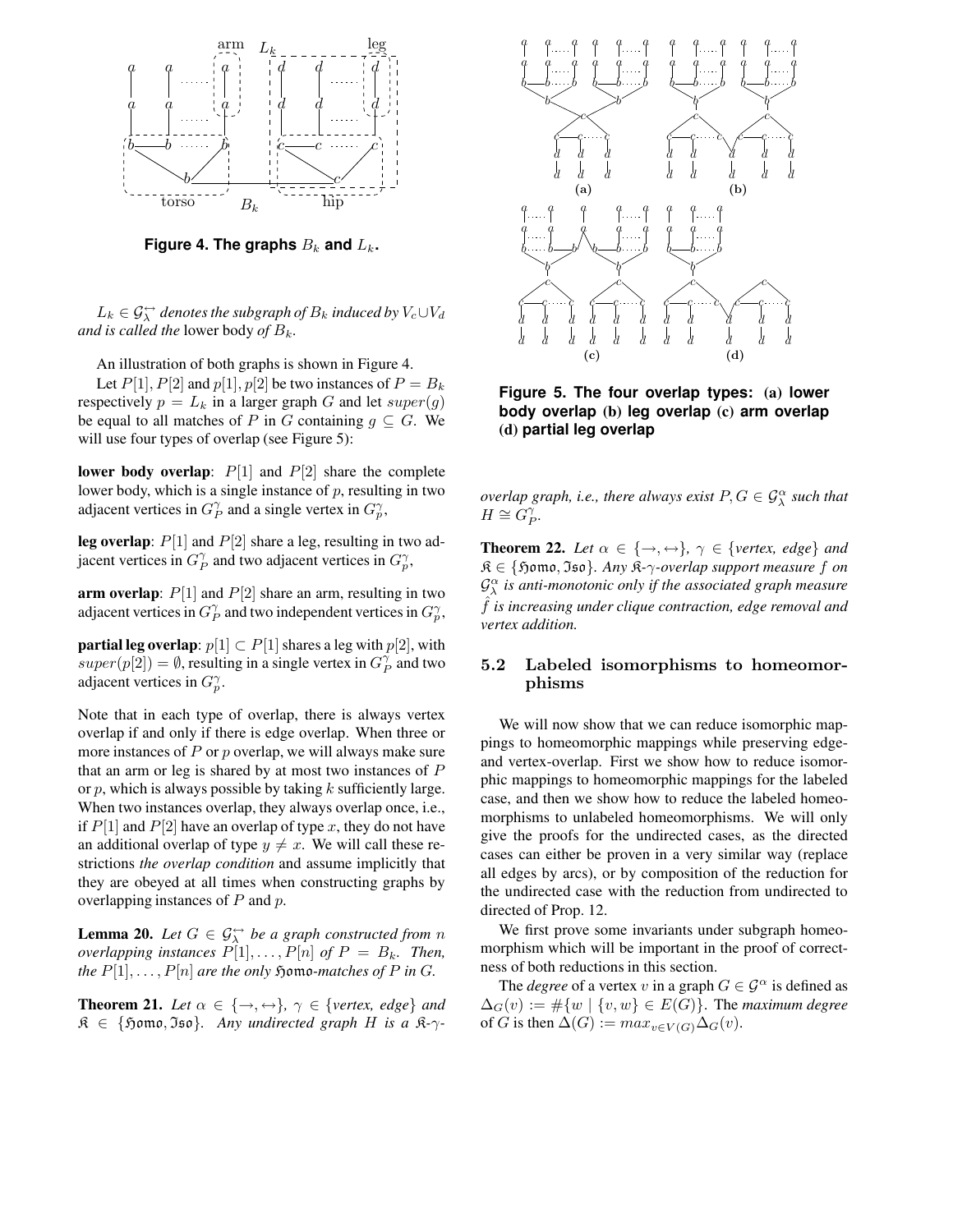**Definition 23.** *The* connection strength between v and w *is defined as*

 $cs_G(v, w) := \max\{|P| : P \subseteq P_G(v, w)\}$ *paths in* P *pairwise disjoint*} *and the* maximal connection strength between two nodes of

G as:  $CS_G = \max_{v,w \in V_G} cs_G(v,w)$ .

For  $G \in \mathcal{G} \rightarrow cs_G(v, w)$  is often called the local connectivity of  $v$  and  $w$ . Notice that connection strength between nodes  $v$  and  $w$  is well known to be equivalent with vertex-connectivity (Menger's theorem [3]); i.e., the minimal number of vertices that need to be removed to make  $v$ and w disconnected.

**Lemma 24.** *Let*  $\pi$  *be a subgraph homeomorphism from H to* G*. Then,*

$$
I.\ \, |V(H)|\leq |V(G)|\; \text{and}\; |E(H)|\leq |E(G)|;
$$

2.  $\forall v \in V(H) : \Delta_H(v) \leq \Delta_G(\pi(v))$ ;

3. 
$$
\forall v, w \in V(H) : cs_H(v, w) \leq cs_G(\pi(v), \pi(w)).
$$

### **5.2.1 Labeled isomorphisms to labeled homeomorphisms**

We first present the labeled case, i.e., a  $\mathfrak{Iso}, \gamma$ -overlap on  $\mathcal{G}_{\lambda}^{\leftrightarrow}$  to  $\mathfrak{Hom}$  as,  $\gamma$ -overlap on  $\mathcal{G}_{\lambda}^{\leftrightarrow}$  reduction. The reduction  $R_1$  replaces each edge e by an induced subgraph  $(V_e, E_e)$ containing the original end vertices and some new vertices. We make sure that no new vertex can be the image of an original vertex by labeling them with a new label.

Formally, let  $G \in \mathcal{G}_{\lambda}^{\leftrightarrow}$  with label alphabet  $\Sigma$ . Let  $R_1$ :  $G \to R_1(G) \in \mathcal{G}_{\lambda}^{\leftrightarrow}$  and  $e = \{u, w\} \in E(G)$ . We define  $(V_e, E_e)$  as follows:

$$
V_e = \{u, w\} \cup \{v_e^i \mid 1 \le i \le 5\},
$$
  
\n
$$
V_e \cap V(G) = \{u, w\},
$$
  
\n
$$
E_e = \{\{u, v_e^1\}, \{u, v_e^2\}, \{v_e^1, v_e^3\}, \{v_e^2, v_e^3\},
$$
  
\n
$$
\{v_e^3, v_e^4\}, \{v_e^3, v_e^5\}, \{v_e^4, w\}, \{v_e^5, w\}\}
$$

Let  $e' = \{u', w'\} \in E(G)$ . For  $e' \neq e$ , we make sure that  $V_e \cap V_{e'} = \{u, w\} \cap \{u', w'\}$  and  $E_e \cap E_{e'} = \emptyset$ .

We are now ready to define  $R_1(G)$ :

$$
V(R_1(G)) = V(G) \cup \bigcup_{e \in E(G)} V_e,
$$
  
\n
$$
E(R_1(G)) = \bigcup_{e \in E(G)} E_e,
$$
  
\n
$$
\lambda_{R_1(G)}(u) = \lambda_G(u), \quad \forall u \in V(G),
$$
  
\n
$$
\lambda_{R_1(G)}(v_e) = l \notin \Sigma, \quad \forall v_e \in V(R_1(G)) \setminus V(G).
$$

An illustration of the subgraph replacing an edge from a vertex labeled  $\alpha$  to a vertex labeled  $\delta$  is shown in Figure 6.

We can prove the following using connection strength:

**Theorem 25.**  $(P, p, G) \rightarrow (R_1(P), R_1(p), R_1(G))$  *is a*  $\mathfrak{Iso}, \gamma$ *-overlap on*  $\mathcal{G}_{\lambda}^{\leftrightarrow}$  *to*  $\mathfrak{Hom}$ *eo,*  $\gamma$ *-overlap on*  $\mathcal{G}_{\lambda}^{\leftrightarrow}$  *reduction,*  $\gamma \in \{vertex, edge\}.$ 



**Figure 6. The subgraph** (Ve, Ee) **used in the reduction to replace an edge**  $e = \{u, w\}$ , with  $\lambda(u) = a$  **and**  $\lambda(w) = b$ .



**Figure 7. Label graphs for**  $n = 3$ 

#### **5.2.2 Labeled to unlabeled homeomorphisms**

We now show the reduction from the labeled case to the unlabeled one; i.e., from vertex-overlap of  $\mathcal{G}_{\lambda}^{\leftrightarrow}$  to  $\gamma$ -overlap of  $\mathcal{G}_{\bullet}^{\leftrightarrow}$  for all  $\gamma \in \{\text{vertex}, \text{edge}\}.$  We will use the following special label-graphs  $L_i^n$  to replace the labels  $\Sigma =$  $\{l_1, \ldots, l_n\}.$ 

**Definition 26.** *Let*  $1 \leq s \leq k$  *be integers.*  $C_k^s$  *denotes the*  $graph$  *in*  $\mathcal{G}_{\bullet}^{\leftrightarrow}$  *with nodes*  $\{c_0, \ldots, c_{k-1}\}$  *and edges* 

 $E := \{\{c_i, c_j\} \mid j = (i + 1) \text{ mod } k \dots (i + s) \text{ mod } k\}.$ Let  $1 \leq i \leq n$  be integers.  $L_i^n$  denotes the graph  $C_{2(n+i)}^{n-i+1}$ .

Hence,  $C_k^s$  is a cycle of length k, with additional edges: every node is connected to its s successors (and hence also its s predecessors). The graphs  $L_i^n$  will be used in the proof to replace labels. In Figure 7, the label graphs for an alphabet of size 3 have been given. Intuitively, we will replace the labels of the vertices by "attaching" an appropriate  $L_i^n$ to the node. For a graph over the alphabet  $\Sigma = \{l_1, \ldots, l_n\},\$  $L_i^n$  will be used to replace  $l_i$ . A first essential piece of the proof is that for a given n, no label-graph  $L_i^n$  can be mapped to another label-graph  $L_j^n$ ,  $j \neq i$  under homeomorphism.

**Lemma 27.** *Let*  $1 \leq i, j \leq n$  *be integers. There exists a homeomorphism from*  $L_i^n$  *to*  $L_j^n$  *if and only if*  $i = j$ .

In all what follows,  $n$  will denote the size of the alphabet  $\Sigma = \{l_1, \ldots, l_n\}$ . We assume a function  $\iota$  that maps the label  $l_i$  to its index i. We will slightly abuse the notation *ι*, and use  $\iota(v)$  to denote  $\iota(\lambda(v))$ . Let G be a graph in  $\mathcal{G}_{\lambda}^{\leftrightarrow}$ over the alphabet  $\Sigma$ , with vertices  $V = \{v_1, \ldots, v_k\}$  and edges  $E = \{e_1, \ldots, e_m\}.$ 

In the proofs we will need many copies of the same label graph  $L_i^n$ . Therefore, we will need to rename the vertices in these graphs to avoid confusion. We will use  $L[v_i]$  to denote the following isomorphic copy of  $L_{\iota(\lambda(v_i))}^n$ :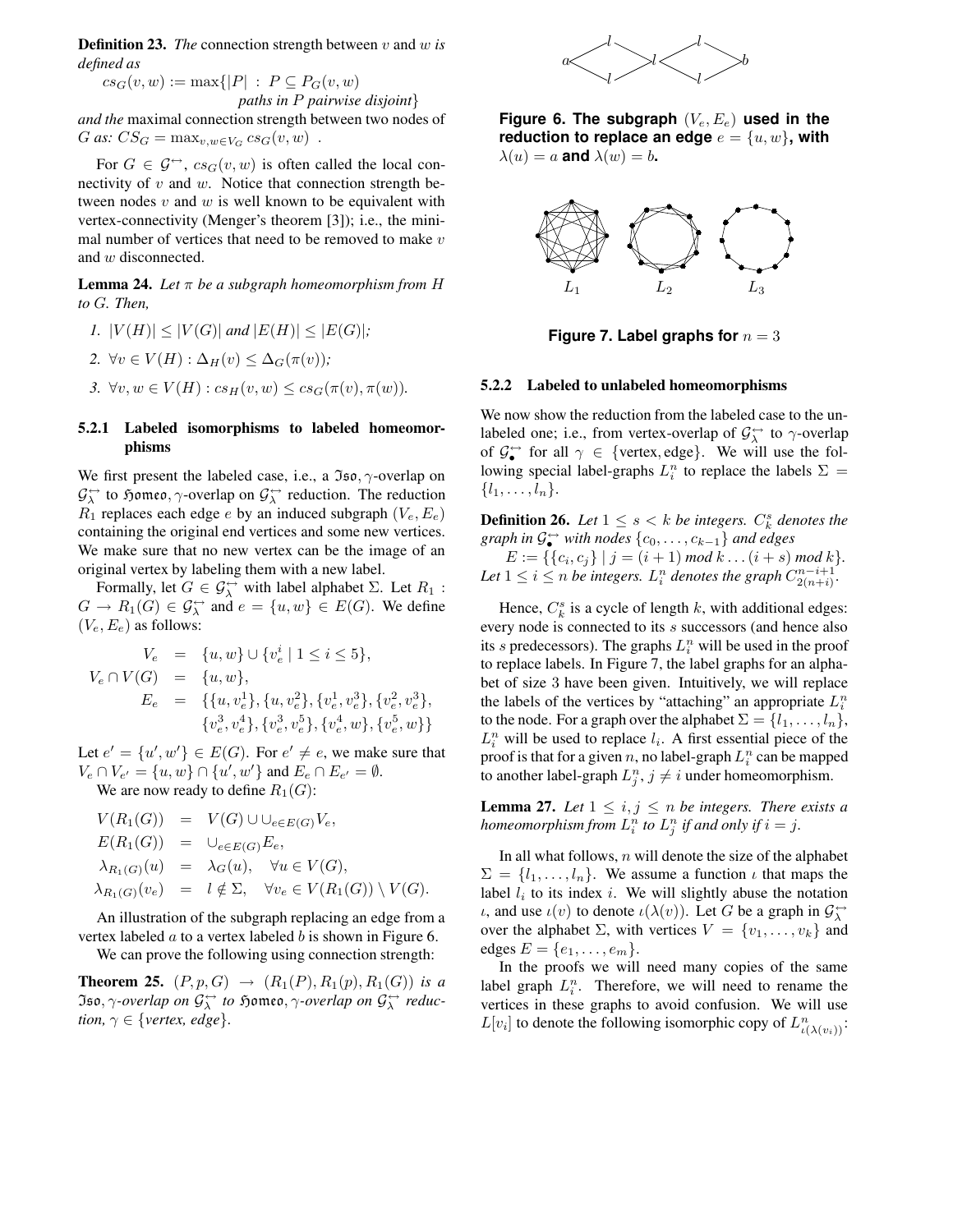

**Figure 8. Reduction for removing labels in the case of homeomorphisms. The triangle in the middle is the original graph** G**. The labels of the top, left, right nodes were respectively**  $l_1$ ,  $l_2$ , and  $l_3$ .

 $V(L[v_i]) = \{c_j^i \mid c_j \in V(L^n_{\iota(v_i)})\}, \text{ and } E(L[v_i]) =$  $\{\{c_j^i, c_k^i\} \mid \{c_j, c_k\} \in E(L_{\iota(v_i)}^n)\}\$ . As such, any two  $L[v]$ and  $L[w]$  are disjoint whenever  $v \neq w$ , even if  $\lambda(v) =$  $\lambda(w)$ . We now define the reduction, parameterized by c.

**Definition 28.** *For every*  $v_i \in V(G)$ *, let the following sets of vertices be given.*

$$
B(v_i) = \{b_j^i | j = 1...c\} \qquad C(v_i) = V(L[v_i])
$$
  

$$
D(v_i) = \{d_j^i | j = 1...c\}
$$

*We* assume all these sets are disjoint. Furthermore,  $c_0(v_i)$ denotes the node  $c_0^i$ ; i.e., the first node in  $L[v_i]$ .

 $R_2^c(G)$  *is the following graph in*  $\mathcal{G}_{\bullet}^{\leftrightarrow}$ :

$$
V(R_2^c(G)) := V(G) \cup \bigcup_{v \in V} (C(v) \cup D(v) \cup B(v))
$$
  
\n
$$
E(R_2^c(G)) := E(G) \cup \bigcup_{v \in V} E(L[v])
$$
  
\n
$$
\cup \bigcup_{v \in V} \{\{c_0(v), d\} \mid d \in D(v)\}
$$
  
\n
$$
\cup \bigcup_{v \in V} \{\{v, b\}, \{b, c_0(v)\} \mid b \in B(v)\}
$$

An example of the reduction has been given in Figure 8. Intuitively, the rationale behind the reduction is as follows: the sub-graphs  $L[v]$  replace the label of v. The nodes  $D(v)$ are added in order to increase the degree of all nodes  $c_0(v)$ to at least  $2c + 2$ . All other nodes have degree at most  $2c$ . This allows us to use degree-arguments to show that all  $c_0$ nodes are mapped to  $c_0$ -nodes. The nodes  $B(v)$  are added to connect any label graph  $L[v]$  to the right node v (b of between). Their number  $c$  will be chosen so we can use connection strength arguments to show that in a match always label-graphs will be associated with the right node.

Using the arguments above, we can prove the following:

**Theorem 29.** Let  $p, P, G \in \mathcal{G}_{\lambda}^{\leftrightarrow}$ , and let  $c =$  $\max{\{\Delta(G), \Delta(P), \Delta(p), 2n\}} + 1$ *. The function*  $R_2$  *that*  $maps (p, P, G) to (R_2^c(p), R_2^c(P), R_2^c(G))$  *is an*  $$5$ omeo, *vertex-overlap on*  $\mathcal{G}^{\alpha}_{\lambda}$  *to s*omeo,  $\gamma$ -*overlap on*  $\mathcal{G}^{\alpha}_{\bullet}$ • *reduction, for all*  $\alpha \in \{\rightarrow, \leftrightarrow\}$  *and*  $\gamma \in \{vertex, edge\}.$ 

## 5.3 From labeled to unlabeled homomorphisms and isomorphisms

Finally, we extend the results for homomorphism and isomorphism to unlabeled graphs. First, we will show that our constructions for labeled graphs can be extended to unlabeled graphs by using special subgraphs in the unlabeled case to encode the labels from the labeled case. We will focus on the most difficult case, homomorphism. For isomorphism, much simpler constructions are possible. Also, we will discuss only the undirected case here. The directed case is analogous.

The key idea for emulating labels with unlabeled subgraphs under homomorphism follows from the fact that cliques are always mapped on cliques of the same size.

**Lemma 30.** *Let*  $G \in \mathcal{G}^{\leftrightarrow}$ *. Let*  $\pi$  *be a homomorphism from*  $K_k$  *to*  $G$  (where  $K_k$  *is the complete graph with k vertices). Then,*  $\pi$  *is a subgraph isomorphism mapping, i.e.*  $\pi(K_k)$  *is a* k*-clique of* G*.*

Apart from the notations introduced in Definition 32, we will also use

$$
V_j^w = \{v_{w,j}, v_{w,j+1} \bmod \sigma(w)}, \dots v_{w,j+K} \bmod \sigma(w)\}.
$$

The subgraphs attached to the original vertices to represent the labels are isomorphic to the graphs  $C_K^{\sigma(w)}$  as in Definition 26 and are illustrated in Figure 7.

We now formalize the encoding of labels with undirected subgraphs:

**Definition 31.** Let  $G \in \mathcal{G}_{\lambda}^{\leftrightarrow}$ . Let k be (an upper bound *on) the clique number of* G*. A Schema for Labeling with Unlabeled Subgraphs (SLUS) for G is a pair*  $(K, \sigma)$  *such that*

- $K \geq \max(k+2, 2|\Sigma|)$ ;
- $\bullet$   $\sigma : \Sigma \rightarrow \mathbb{N}$  *is an injective function mapping every element from the alphabet* Σ *of labels on a distinct odd integer such that*

$$
\forall l \in \Sigma : 4(K+1) < \sigma(l) < 5(K+1).
$$

When it is clear that w is a vertex, we will use  $\sigma(w)$  as a shorthand for  $\sigma(\lambda_G(w))$ . We now define a transformation from labeled to unlabeled graphs: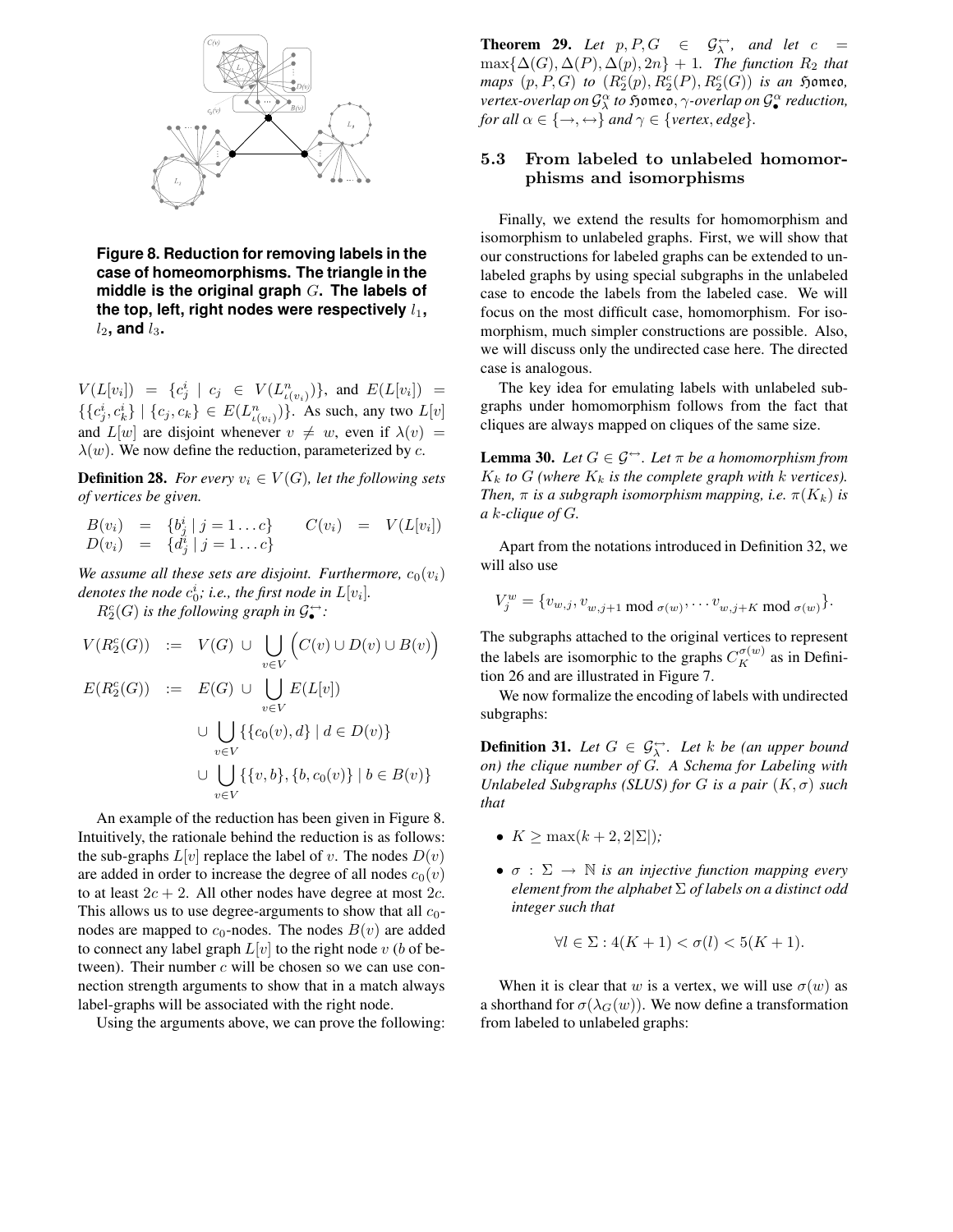**Definition 32.** Let  $G \in \mathcal{G}_{\lambda}^{\leftrightarrow}$  Let  $(K, \sigma)$  be a SLUS for G*. Then, we define the transformed (unlabeled) graph*  $R_3^{K,\sigma}(G)$  by

• *the vertices of*  $R_3^{K,\sigma}(G)$  *are* 

$$
V(R_3^{K,\sigma}(G)) = \cup_{w \in V(G)} V^w
$$

- *where*  $V^w = \{w_j \mid 0 \leq j < \sigma(w)\}$  *where for all w,*  $w_0 = w$  *and*  $w_j$ ,  $j = 1 \dots \sigma(w)$  *are new vertices.*
- *the edges of*  $R_3^{K,\sigma}(G)$  *are*

$$
E(R_3^{K,\sigma}(G)) = E(G) \cup E_{K,\sigma}^{lab}(G)
$$

*with*  $E_{K,\sigma}^{lab}(G) = \cup_{w \in V(G)} E^{w}$  *where* 

$$
Ew = \{ \{ vw,j, vw,j+i mod \sigma(w) \} |
$$
  

$$
0 \le j < \sigma(w) \land 1 \le i \le K \}
$$

We can prove the following

**Theorem 33.** Let  $p, P, G \in \mathcal{G}_{\lambda}^{\leftrightarrow}$  such that G has no *two adjacent vertices with the same label, and let*  $(K, \sigma)$ *be a SLUS for p*, *P and G. Then, the function*  $R_3^{K, \sigma}$ *that maps*  $(p, P, G)$  *to*  $(R_3^{K, \sigma}(p), R_3^{K, \sigma}(P), R_3^{K, \sigma}(G))$  *is a* Homo*, vertex-overlap on* G α λ *to* Homeo, γ*-overlap on* G α • *reduction, for all*  $\alpha \in \{\rightarrow, \leftrightarrow\}$  *and*  $\gamma \in \{vertex, edge\}.$ 

To generalize this result so that  $G$  is not required to have two adjacent vertices of the same label, we can first perform an additional transformation, splitting all edges in two new edges and labeling the new vertices in the middle of the original edges with a new mid-edge label.

## **6 Discussion and conclusion**

We extended the results of [13] to a range of different settings. We proved the results for labeled homomorphism as a base case and provided reductions which are more generally applicable to prove the results for the other settings.

We showed that *MIS* and *MCP* are minimal and maximal anti-monotonic overlap support measures. We also made a first step towards making the overlap support measures scalable by proving the anti-monotonicity of the Lovász  $\theta$ -function, a polynomial-time computable graph measure sandwiched between MIS and MCP.

Several extensions of our work are possible, some of those leading to smaller overlap graphs. An interesting one concerns alternative definitions for matches. We considered matches to be all vertices (edges) of the embedding of a pattern in the dataset. Alternatively, we can consider patterns where only a few distinguished vertices are taken into account for overlap. Making the set of vertices relevant for

overlap smaller reduces the size of the overlap graph. The extension is straightforward in most of the cases considered in this paper. As a special case, suppose only one vertex of a pattern is considered relevant. The overlap graph is then reduced to a set of isolated vertices of size at most  $|V(G)|$ . [2] proposed a measure  $f(P, G) = \min_{v \in P} |\{w \in V(G) :$  $\exists \pi \in \mathfrak{Iso}: (\pi(P) \subseteq G) \wedge (w \in V(\pi(P)))\}.$  One can see this as the minimum over several measures, each considering one of the vertices of  $P$  relevant. The minimum of anti-monotonic functions is anti-monotonic itself.

There exist also different notions of overlap. E.g. [4] defines harmful overlap, which is based on embeddings. Two embeddings  $\pi_1$  and  $\pi_2$  of a pattern P overlap iff  $\exists v \in V(P) : \pi_1(v), \pi_2(v) \in \pi_1(V(P)) \cap \pi_2(V(P)).$  This notion then results in harmful overlap graphs. We expect our reductions can be easily adapted to generalize also the harmful overlap notion to the considered combinations of directedness, labeledness and morphism choice.

### **References**

- [1] S. Bandyopadhyay, R. Sharan, and T. Ideker. Systematic identification of functional orthologs based on protein network comparison. *Genome Res.*, 16(3):428–435, March 2006.
- [2] B. Bringmann and S. Nijssen. What is frequent in a single graph? In *Proceedings of Mining and Learning with Graphs 2007*, Florence, Italy, 2007.
- [3] R. Diestel. *Graph Theory, Third edition*. Springer-Verlag, 2005.
- [4] M. Fiedler and C. Borgelt. Support computation for mining frequent subgraphs in a single graph. In *Proceedings of Mining and Learning with Graphs 2007*, Florence, Italy, 2007.
- [5] J. L. Gross and J. Yellen. *Handbook of Graph Theory*. CRC Press, 2004.
- [6] Grunewald, Stefan, Forslund, Kristoffer, Dress, Andreas, Moulton, and Vincent. Qnet: An agglomerative method for the construction of phylogenetic networks from weighted quartets. *Molecular Biology and Evolution*, 24(2):532–538, February 2007.
- [7] P. Hell and J. Nešetřil. *Graphs and homomorphisms*. Oxford University Press, 2004.
- [8] D. E. Knuth. The sandwich theorem. *Electron. J. Combin.*, 1:48 pp., 1994.
- [9] M. Kuramochi and G. Karypis. Finding frequent patterns in a large sparse graph. *Data Min. Knowl. Discov.*, 11(3):243– 271, 2005.
- [10] A. S. LaPaugh and R. L. Rivest. The subgraph homeomorphism problem. In *STOC '78: Proceedings of the tenth annual ACM symposium on Theory of computing*, pages 40– 50, New York, NY, USA, 1978. ACM Press.
- [11] S. Muggleton and L. De Raedt. Inductive logic programming : Theory and methods. *Journal of Logic Programming*, 19,20:629–679, 1994.
- [12] C. H. Papadimitriou. *Computational Complexity*. Addison-Wesley, 1994.